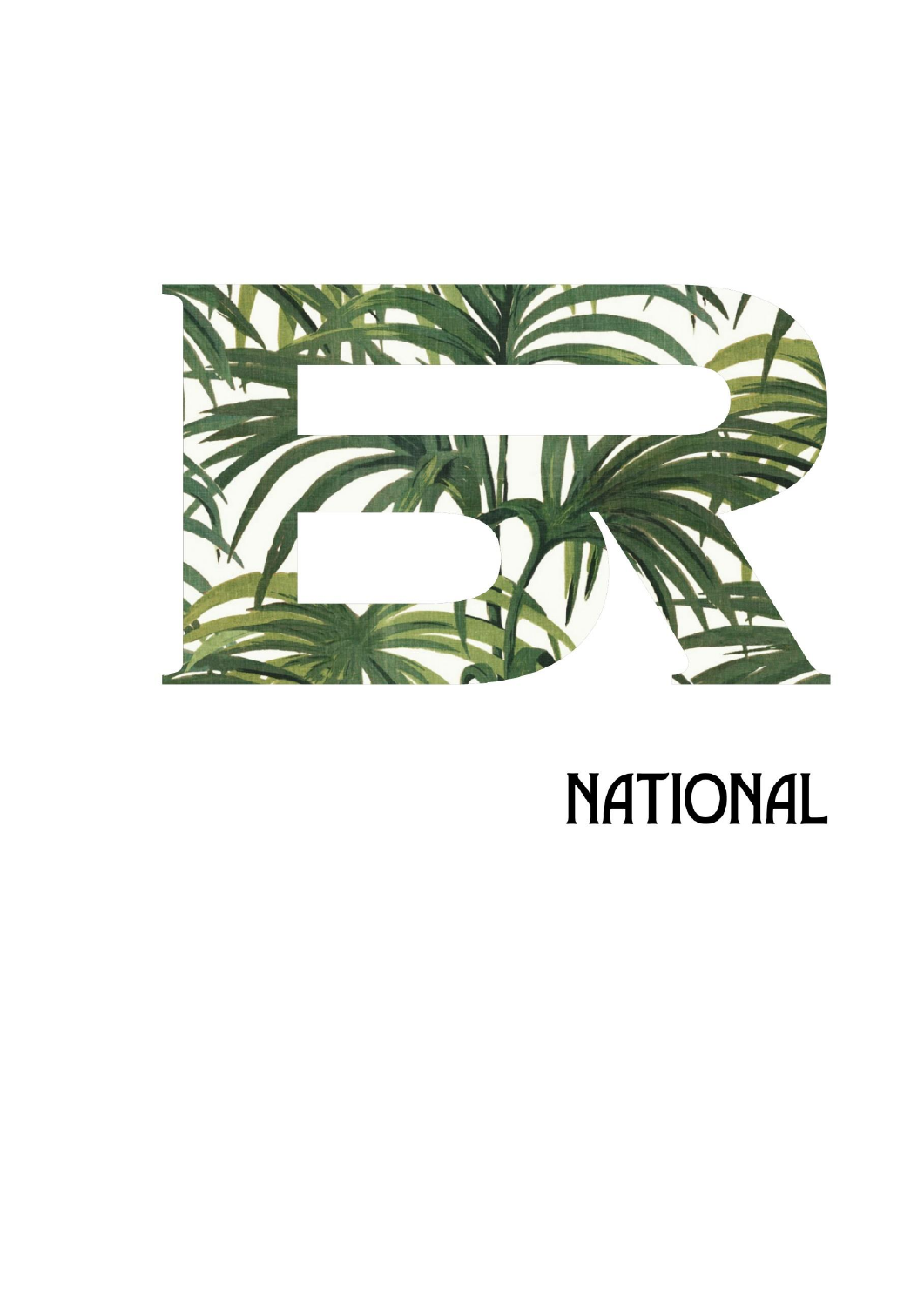## **VORSPEISEN - APPETIZER**

| <b>Sommerlicher Blattsalat</b><br>Hausdressing   Cherry Tomate   Radieschen   Focaccia Brot Chip   Sprossen<br>Summer leaf salad           | $^\circledR$ | 14    |
|--------------------------------------------------------------------------------------------------------------------------------------------|--------------|-------|
| house dressing   cherry tomatoes   radishes   Focaccia bread chip   sprouts                                                                |              |       |
| <b>Caprese</b>                                                                                                                             |              |       |
| Marbacher Burrata   Tomate   Rucola<br>Caprese                                                                                             | $\circledR$  | 16    |
| Burrata from Marbach   tomatoes   arugula                                                                                                  |              |       |
| Tatar vom Angus-Rind 70 g / 140 g<br>Zwiebeln   Kapernäpfel   Brioche<br>Angus beef tatar 70g / 140g<br>onions   capers   brioche          |              | 26/38 |
| SUPPE – SOUP                                                                                                                               |              |       |
| <b>Tagessuppe</b><br>Soup of the day                                                                                                       |              | 12    |
| <b>PASTA</b>                                                                                                                               |              |       |
| <b>Trüffel Ravioli</b><br>Mascarpone Rahmsauce   Sommer Trüffel<br><b>Truffle Ravioli</b><br>mascarpone cream sauce $\vert$ summer truffle |              | 36    |
|                                                                                                                                            |              |       |
| <b>Penne</b><br>Arrabiata Sauce   Rote Zwiebel   Mediterranes Gemüse   Sbrinz<br>Penne                                                     |              | 34    |

arrabiata sauce | red onions | Mediterranean vegetables | Sbrinz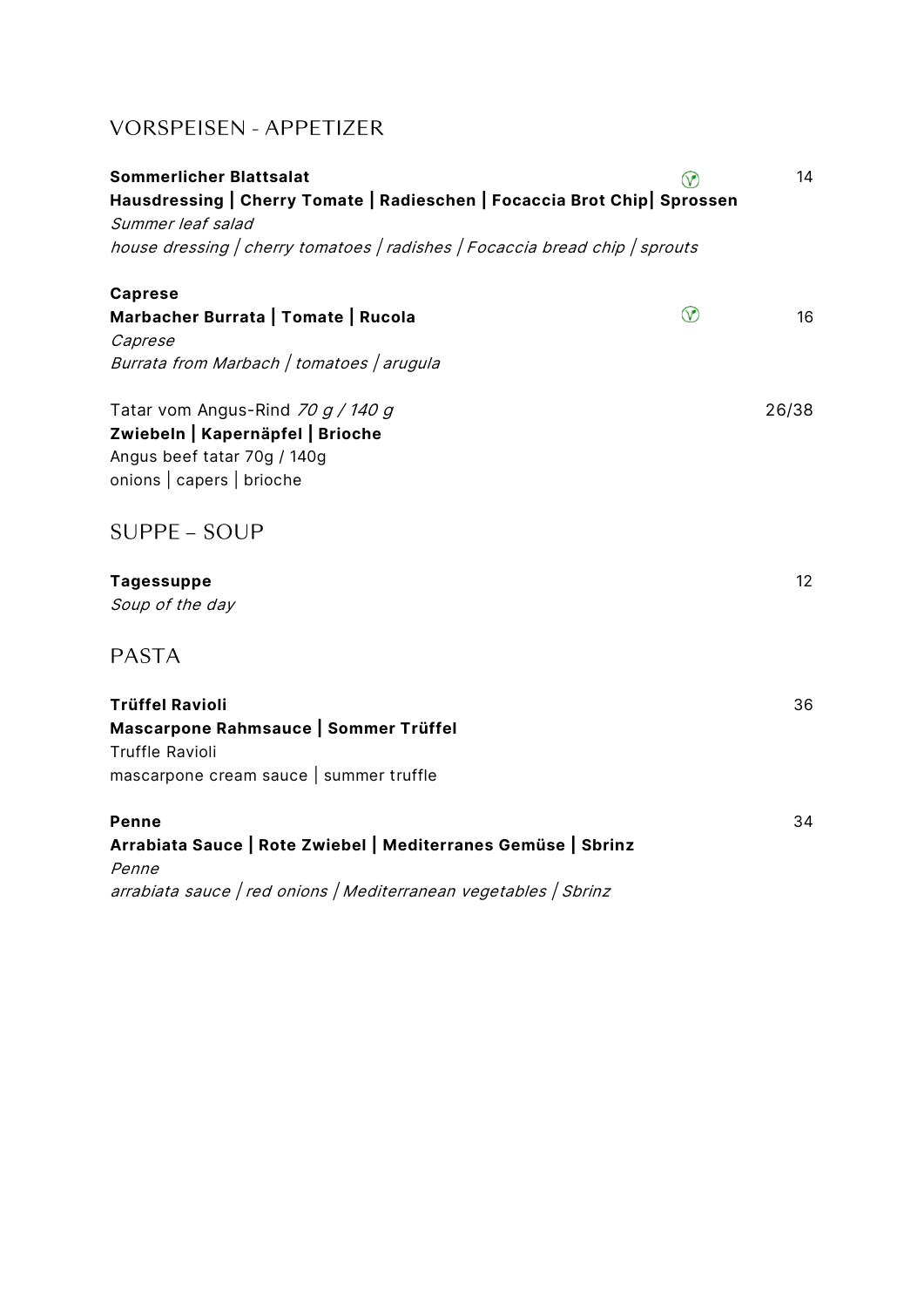## **HAUPTSPEISEN - MAIN DISHES**

| <b>Schweizer Rinds Filet 180g</b>                                       | 64 |
|-------------------------------------------------------------------------|----|
| Pfeffersauce   Markt Gemüse   St. Galler Kartoffel                      |    |
| Swiss beef fillet 180g                                                  |    |
| Pepper sauce   market vegetables   "St. Galler" potatoes                |    |
| <b>National Burger</b>                                                  | 36 |
| Angus Rind Burger   Tomaten Bun   BBQ Sauce                             |    |
| Bergkäse   Tomate   Trüffel-Parmesan Pommes frites                      |    |
| Angus beef burger   tomato bun   BBQ sauce                              |    |
| alpine cheese   tomato   truffle-parmesan French fries                  |    |
| <b>Lamm Rack</b>                                                        | 52 |
| Jus   Saison Gemüse   "Bread and butter pudding"                        |    |
| Lamb rack                                                               |    |
| jus   seasonal vegetables   bread and butter pudding                    |    |
| <b>Mais Poulet Suprême</b>                                              | 48 |
| Portweinjus   Markt Gemüse   Venere Risotto                             |    |
| Corn chicken supreme                                                    |    |
| Port wine jus   market vegetables   Venere risotto                      |    |
| <b>Zander Filet</b>                                                     | 48 |
| Weisswein - Safran Sauce   Markt Gemüse   Cherry Tomaten-Oliven Risotto |    |
| Pike perch fillet                                                       |    |
|                                                                         |    |

White wine – saffron sauce  $/$  market vegetables  $/$  cherry tomato – olive risotto